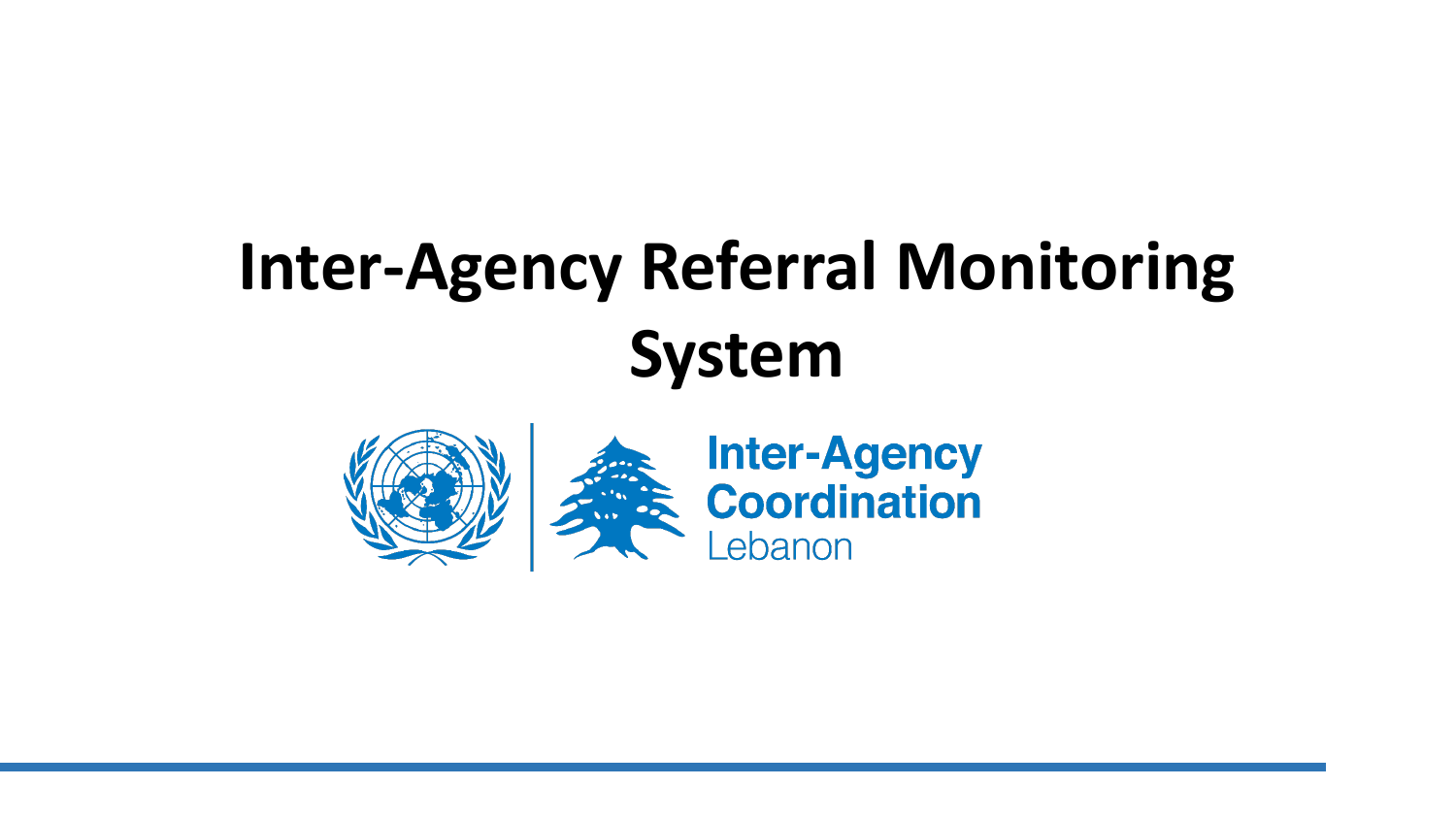### Protection Referrals' Monitoring – Why?

**Effective referral pathways means an effective and holistic response.**

- **V**•Identifies delays and gaps in service provision
- Currently monitors referrals from Protection to other sectors in a snapshot in time

#### **Standardized package of tools:**

- **Manuel Agency Referral Form**
- Minimum Standards and Procedures for Individual Referrals
- **Execution Properting Database**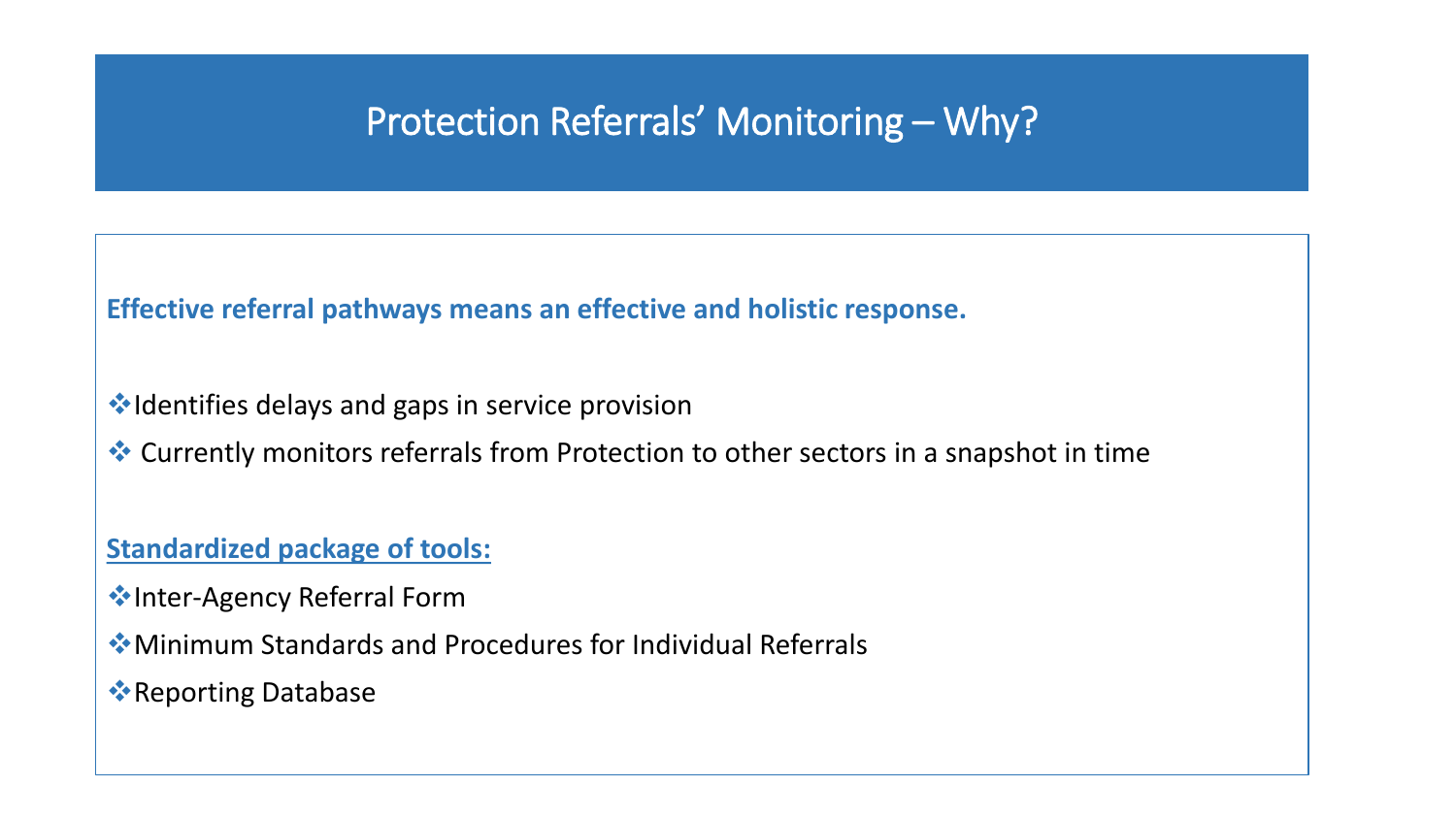## Process map

| <b>Receiving Agency:</b><br><b>Acknowledges receipt of</b><br>referrals and Provides<br><b>Feedback</b> | <b>Referring Agency</b><br>documents feedback<br>and report in<br><b>Activity Info</b> | <b>Protection sector</b><br>coordinator<br>checks and<br>extracts data | <b>Field and</b><br><b>National data</b><br>analysis | <b>Bilateral</b><br>discussions with<br>relevant sectors |
|---------------------------------------------------------------------------------------------------------|----------------------------------------------------------------------------------------|------------------------------------------------------------------------|------------------------------------------------------|----------------------------------------------------------|
|                                                                                                         |                                                                                        |                                                                        |                                                      |                                                          |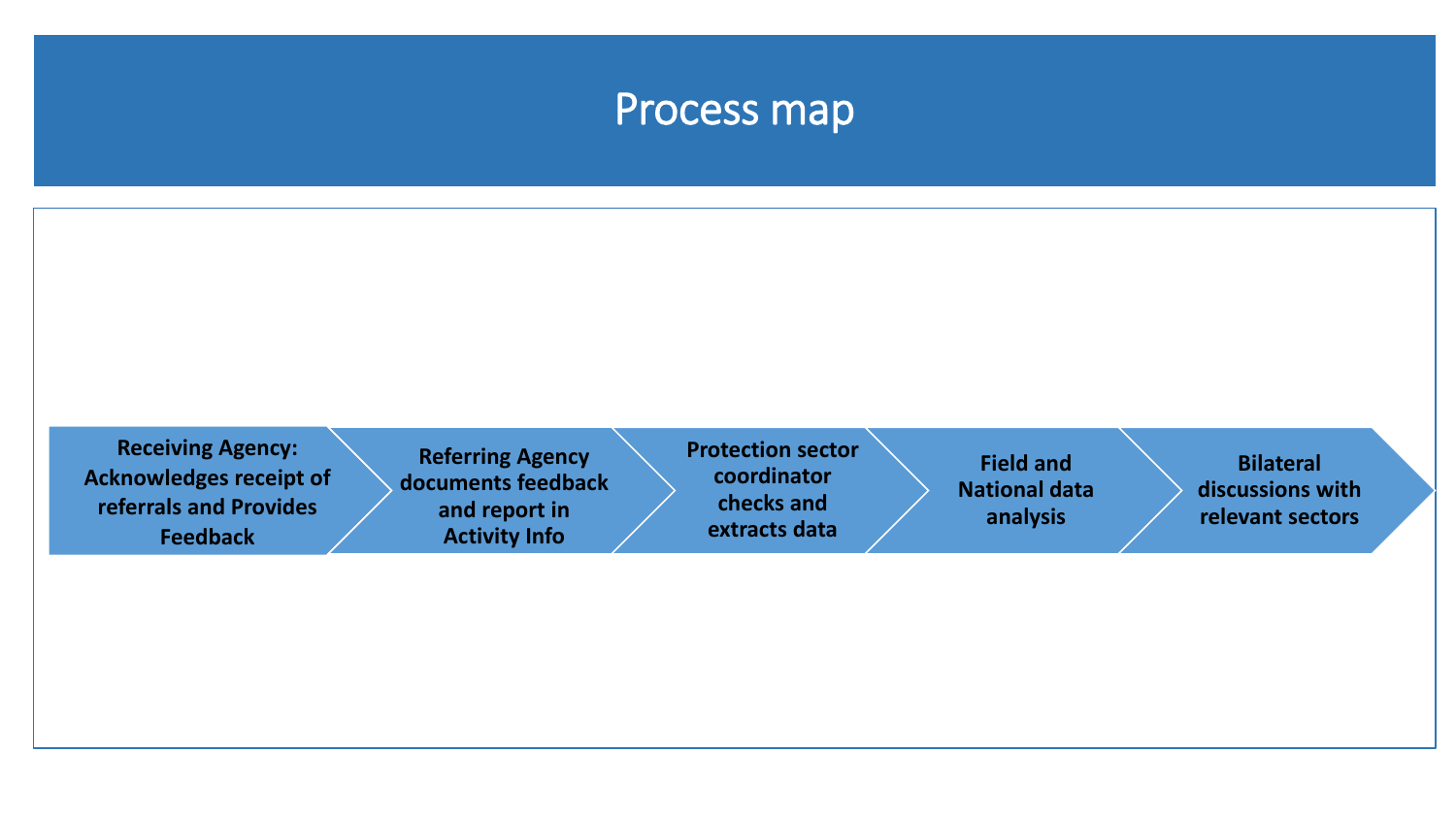# 2019 System updates

- **Title of the system:** Changed from IA referral "tracking" system to IA referral "monitoring" system
- **Sectors:** WASH and Livelihood are added and GBV/PSS are separated
- **Feedback Classification:** "pending" changed into "no feedback received" and correction of "No service delivered" definition

| <b>Received</b>                        | • receiving agency indicated that referral has been<br>received but no further action has been taken in<br>response to the referral.                                |  |  |
|----------------------------------------|---------------------------------------------------------------------------------------------------------------------------------------------------------------------|--|--|
| <b>No Feedback Received</b>            | • when no feedback has been received from the<br>receiving agency on the referral made.                                                                             |  |  |
| <b>Accepted/Successfully</b><br>closed | • confirmation from the receiving agency that they have<br>taken action in response to the referral received.                                                       |  |  |
| <b>No Service Delivered</b>            | • confirmation is received from the receiving agency<br>that no action was taken in response to the referral<br>because of lack of capacities of service providers. |  |  |
| <b>Not Eligible</b>                    | • referral was received, but no action was taken<br>because of eligibility criteria.                                                                                |  |  |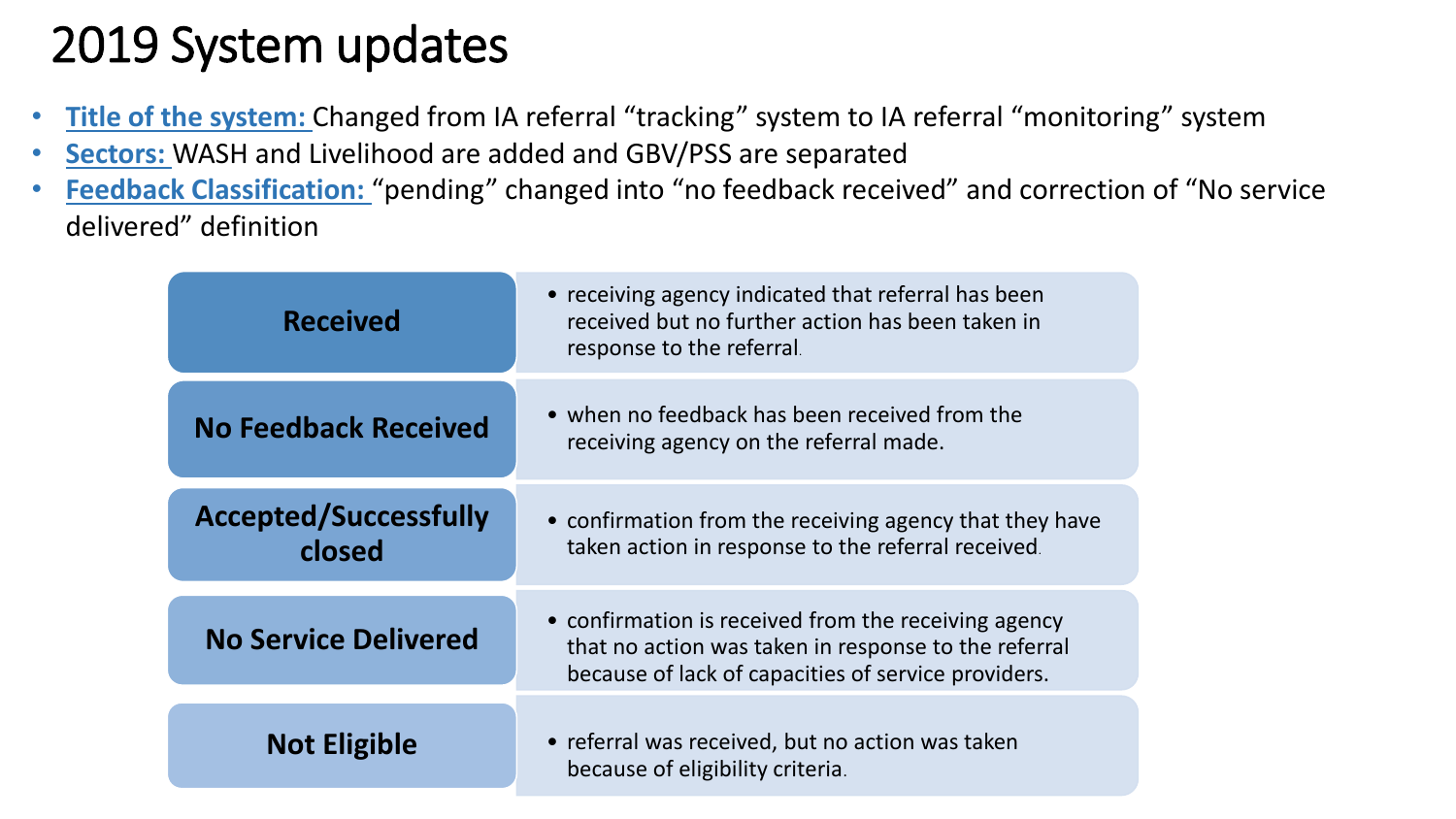# 2018 Overall data

- 17 reporting partners at national level
- **23,692** referrals reported during 2018
- Average % of referrals reported as successfully closed: **28%**
- Average % of referrals reported as pending: **25%**
- Average % of referrals reported as no service delivered: **4%**
- Shelter and PSS-GBV are the sectors that reports the highest average of % of referrals reported as successfully closed: **42% and 40%**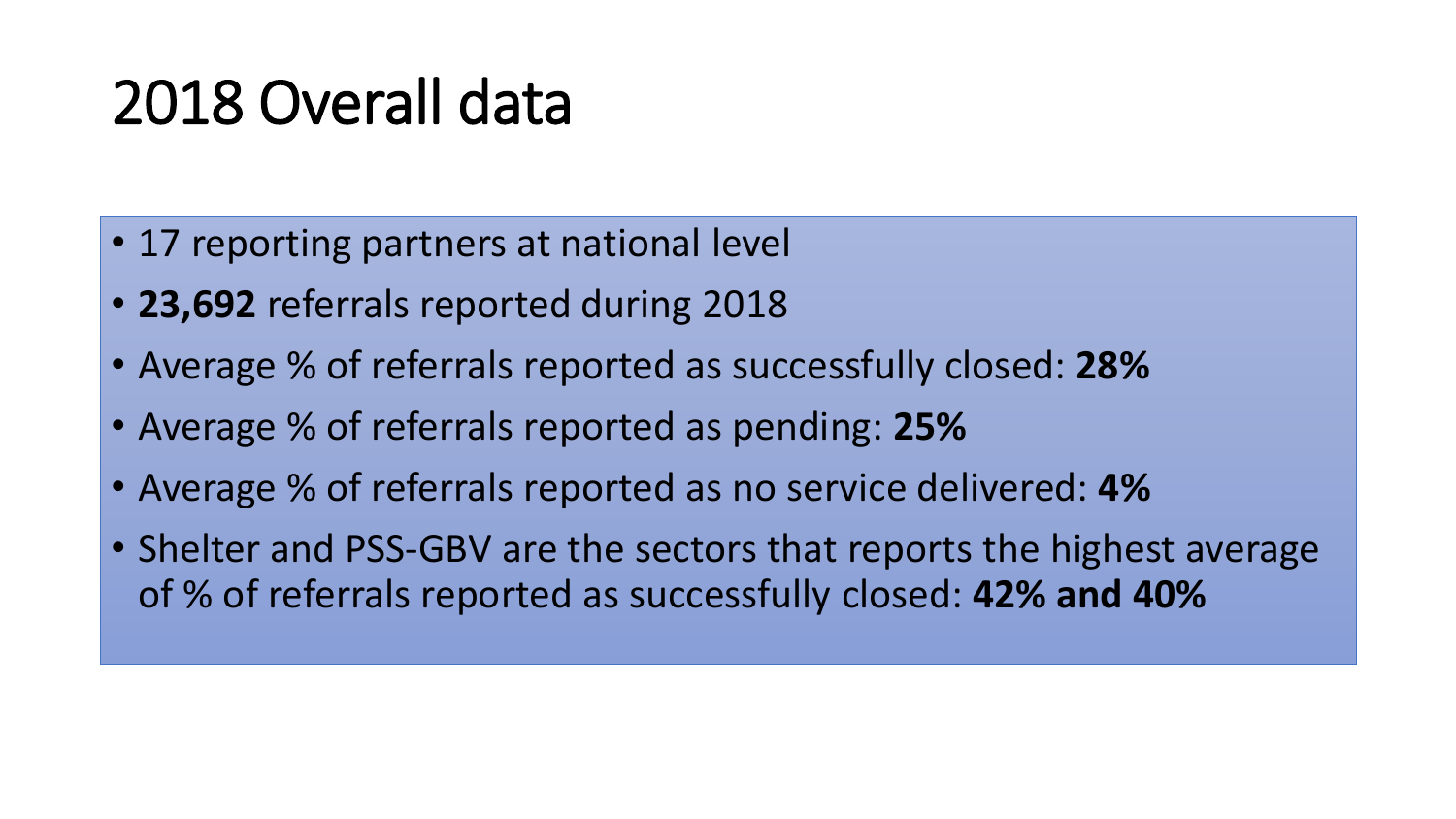### National Data Highlights

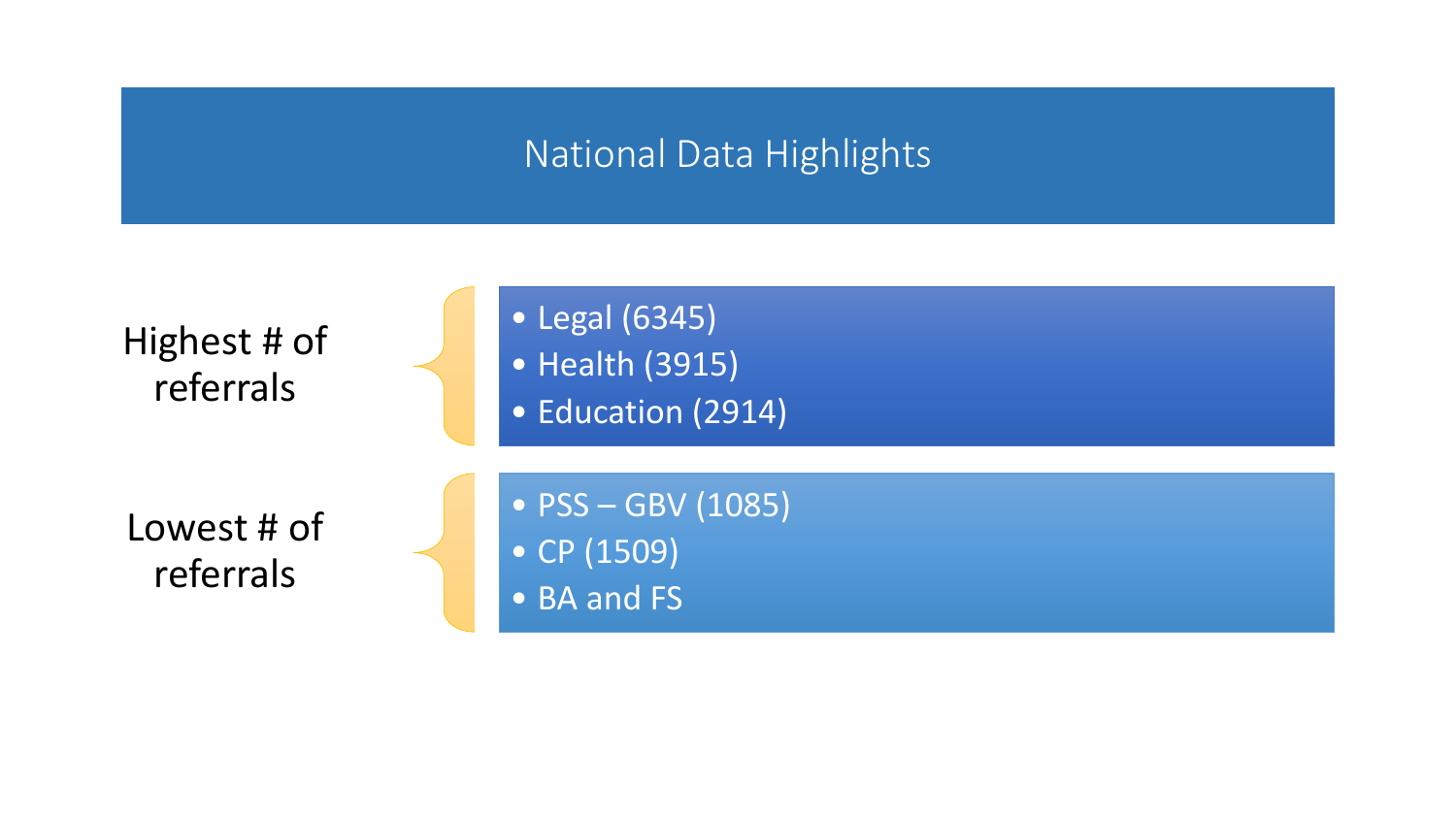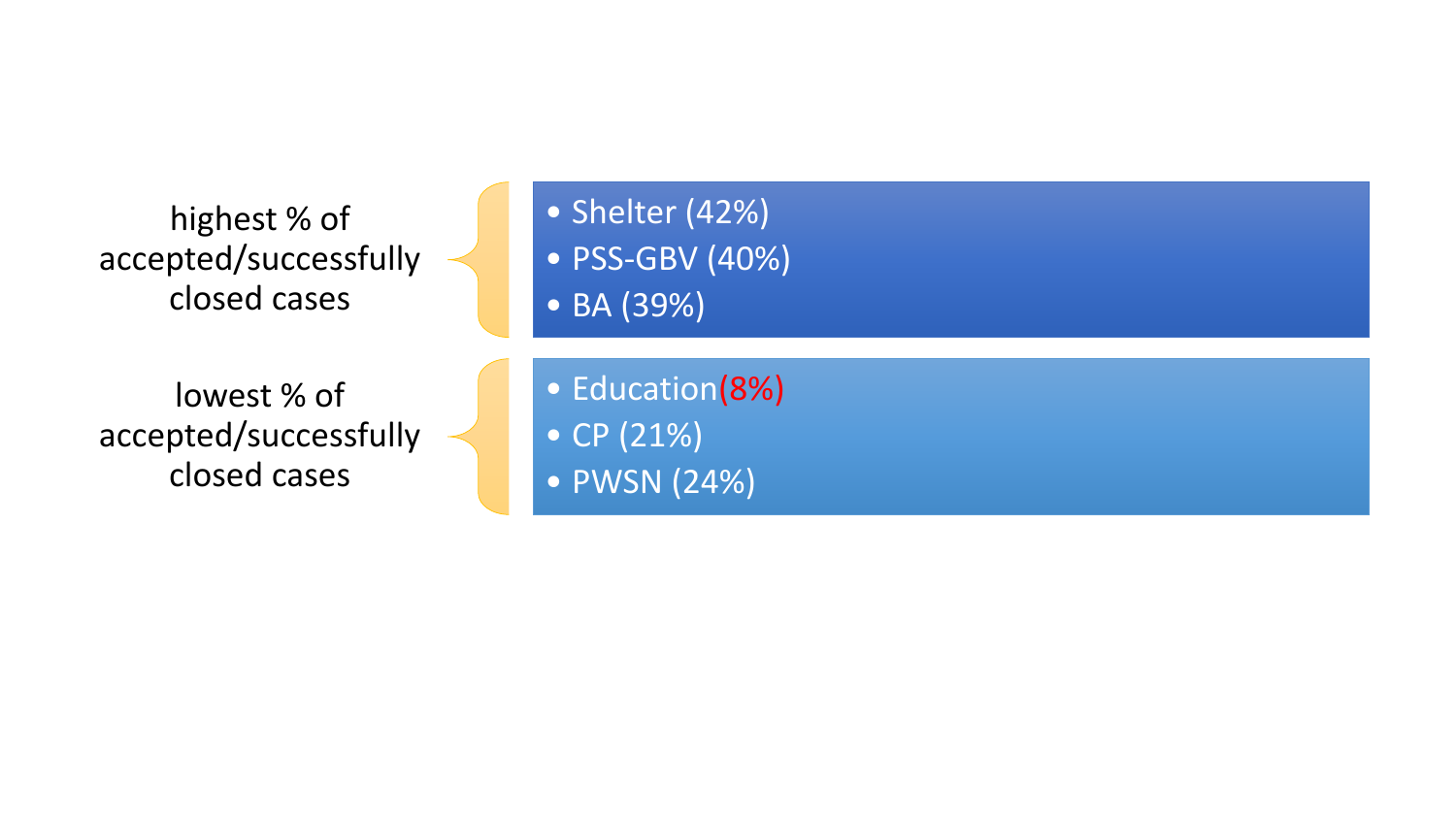## **Bekaa/Baalback-Hermel**

#### $0%$  $-1\%$  $\frac{9\%}{4\%}$  $\frac{1}{2}$  $rac{1}{6}$  $3%$ 5% 4% 9% 19%  $7%$ 23% 19% 12% 28% 0%  $2%$  $3%$  $3%$ 49% 42% 25%  $3%$ 23% 57% 74% 62% 9% 71% 58% 55% 54% 47% 30% 28% 18% 13% 7% 6% 2% **BASIC HEALTH** EDUCATION FOOD SECURITY LEGAL CHILD PSS - GBV SHELTER PWSN ASSISTANCE PROTECTION successfully solved cases  $\blacksquare$  no service delivered  $\blacksquare$  pending  $\blacksquare$  not eligible  $\blacksquare$  received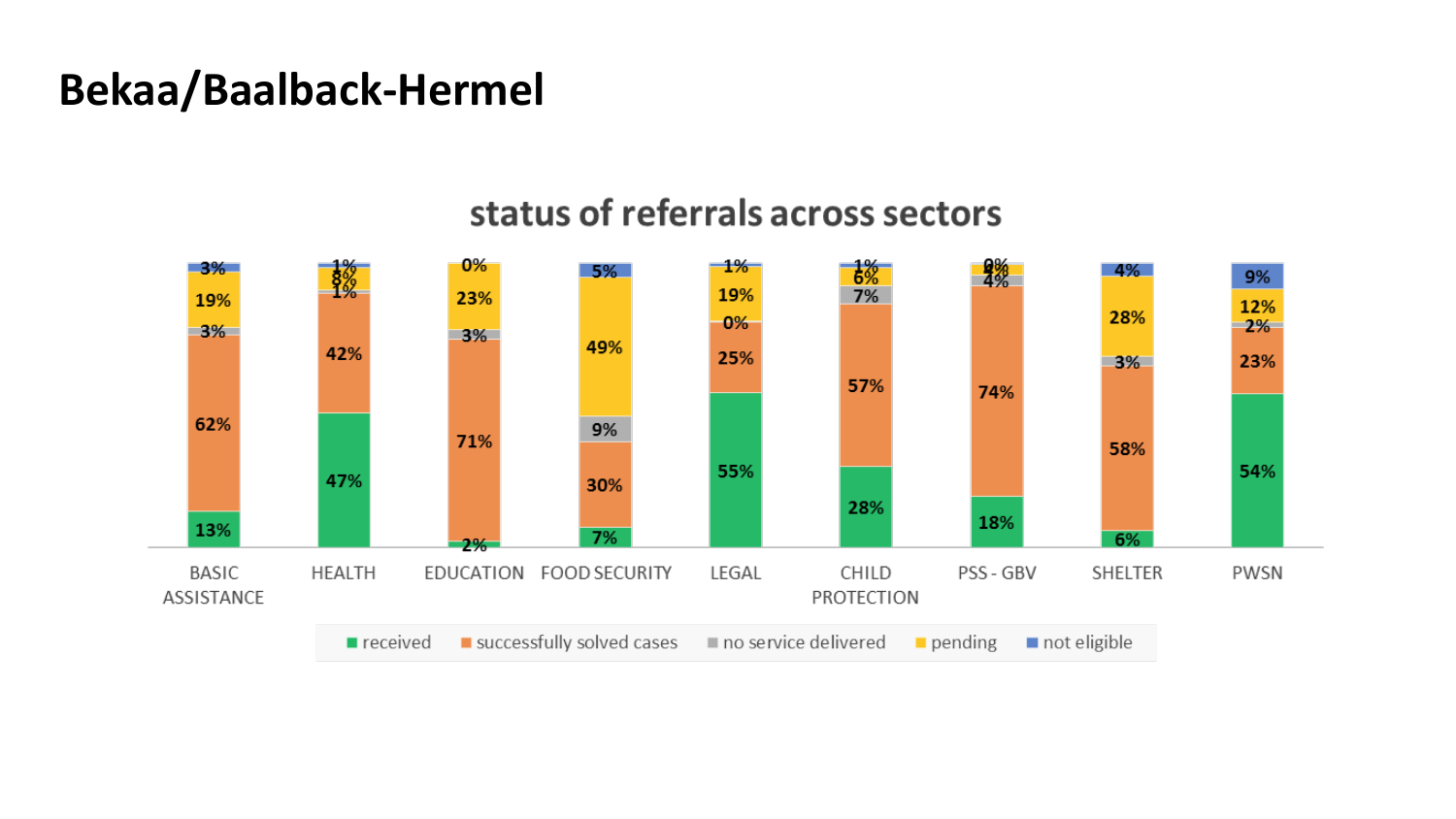- **Health:** Over all response to health referrals is good. Challenges in providing services to all kinds of chronic diseases such as diabetes mellitus and severe illness such as cancer *Action Required:* identify if there is a gap in service provision. Follow up with health sector coordinator
- **Legal:** Partners not reporting on referrals with immediate solutions. Confusion in feedback classification (i.e. pending/received). Lack of coverage in Baalback, Aarsal and Qaa.

*Action Taken:* Legal TF meeting to clarify classification and coverage. Partners to report all referrals on the system.

• **GBV and CP referrals:** Low number of referrals compared to other sectors (only 311 GBV cases and 274 CP cases in 2018)

*Action Required:* coordinate with GBV TF regarding safe identification and referrals of GBV cases

• **Shelter:** high number of referrals due to the evictions in Bekaa (Fayda and Zahle) but with a good response rate (58%)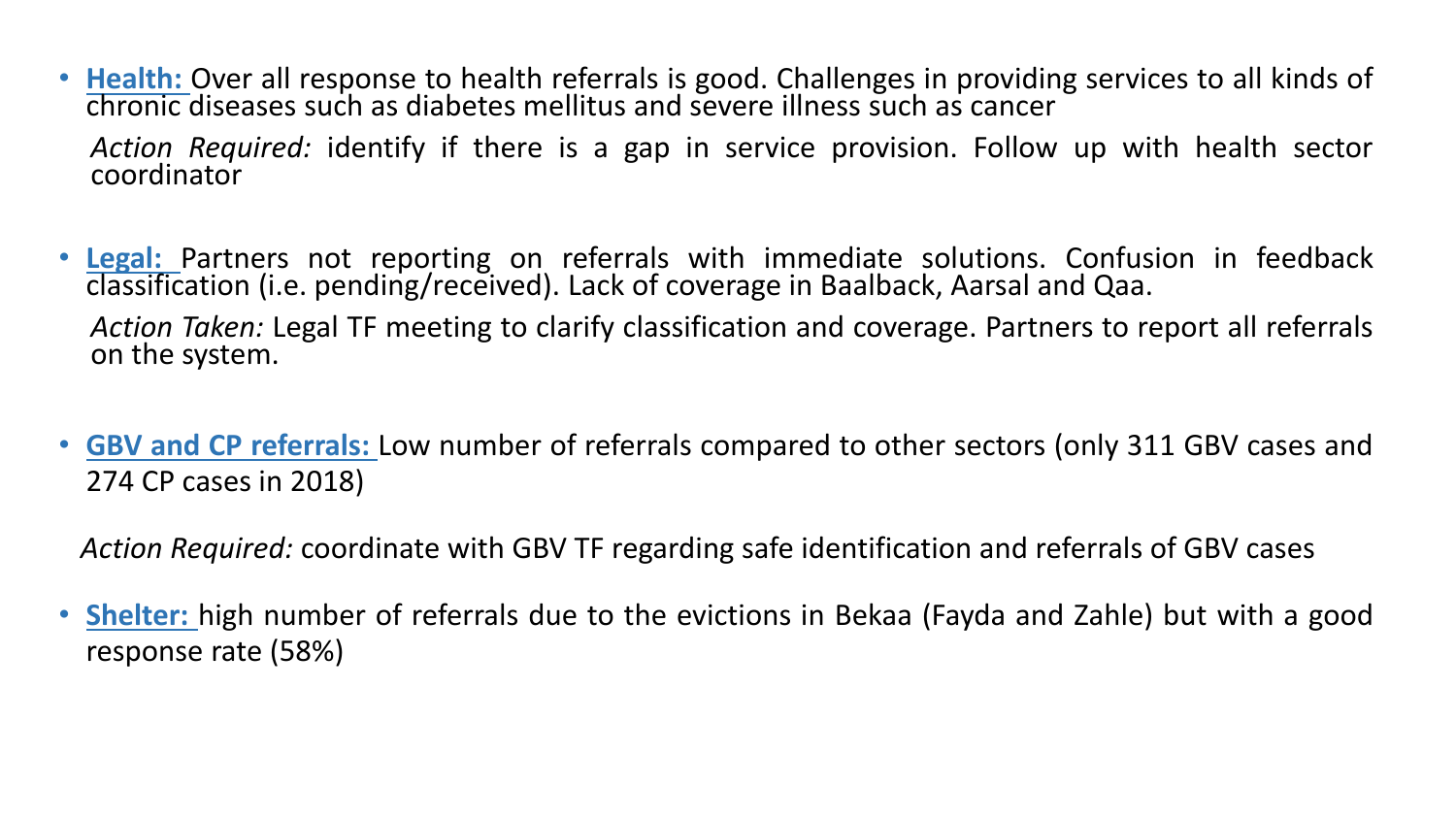# South/Nabatiye

#### $0%$  $8%$  $0%$  $0%$  $\frac{1}{2}$ 0%  $\frac{1}{2}$  $\frac{1\%}{8\%}$ <br>3% 6% 13% 13% 10% 10% 9%  $3%$ 25% 7% 15% 10% 24% 15% 22% 81% 100% 84% 74% 73% 68% 62% 64% 59% 0% 19% **BASIC HEALTH** EDUCATION FOOD SECURITY LEGAL CHILD PSS - GBV **SHELTER** PWSN ASSISTANCE PROTECTION successfully solved cases  $\blacksquare$  no service delivered  $\blacksquare$  received  $\blacksquare$  pending not eligible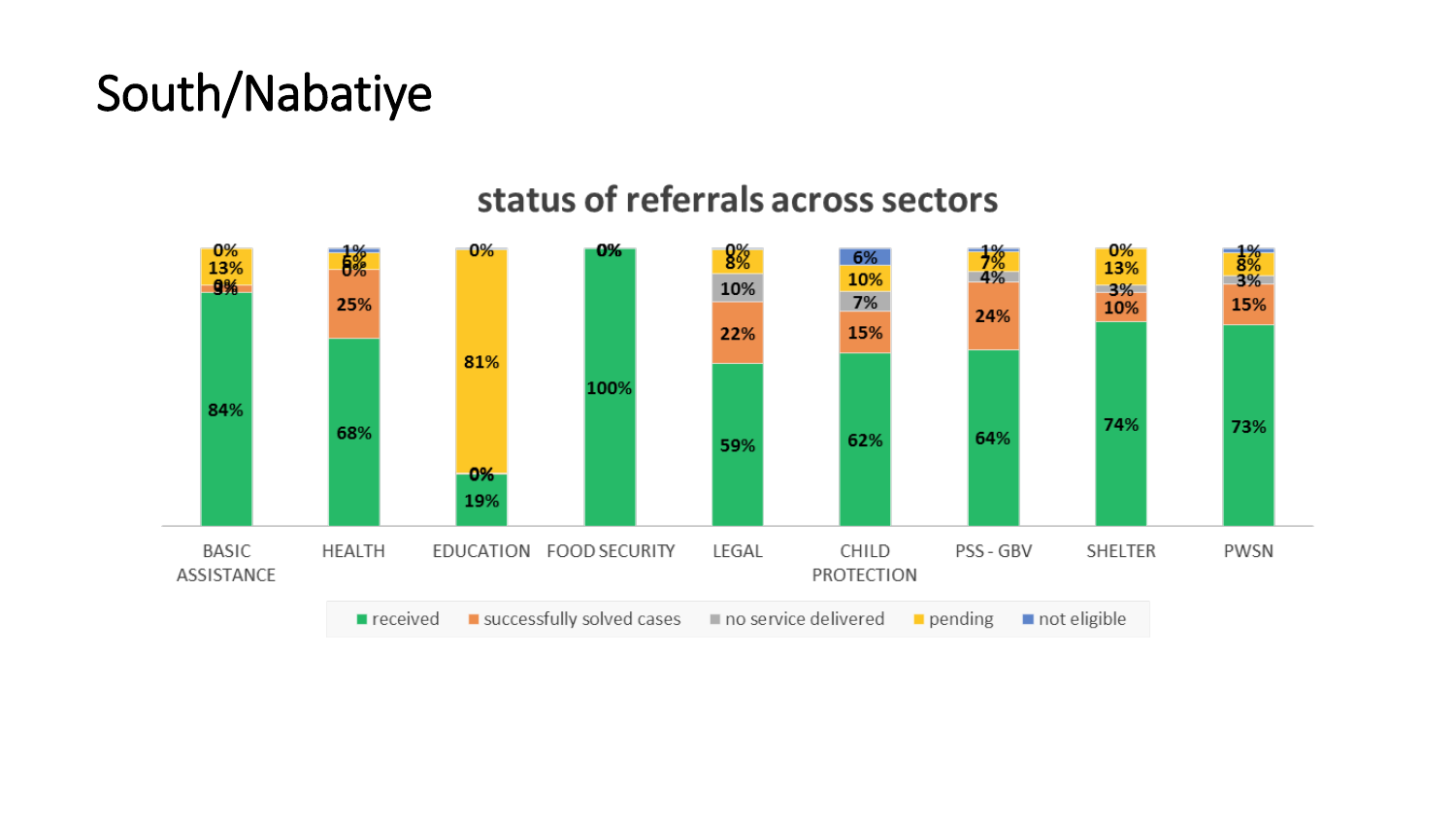• **Education:** Very high number of referrals in 2018 (1908) with 81% pending response (0% successfully closed)

*Action taken:* Education referral system presented during South PWG but further action is required as feedback issue is not solved yet

- **Legal:** very low response rate due to the lack of legal partners coverage in South/Nabatiye and difficulty following up on individual cases, in terms of capacity and distance to communities.
- **CP:** it is notable that in Nabatiye the CP (and Education) is an issue:
	- $\triangleright$  High rate of CP cases (and out of school children) especially during the agriculture seasons
	- Difficulty following up on individual cases, in term of capacity and distance to communities.

*Action point*: local NGOs (in remote areas) should be included in the service mapping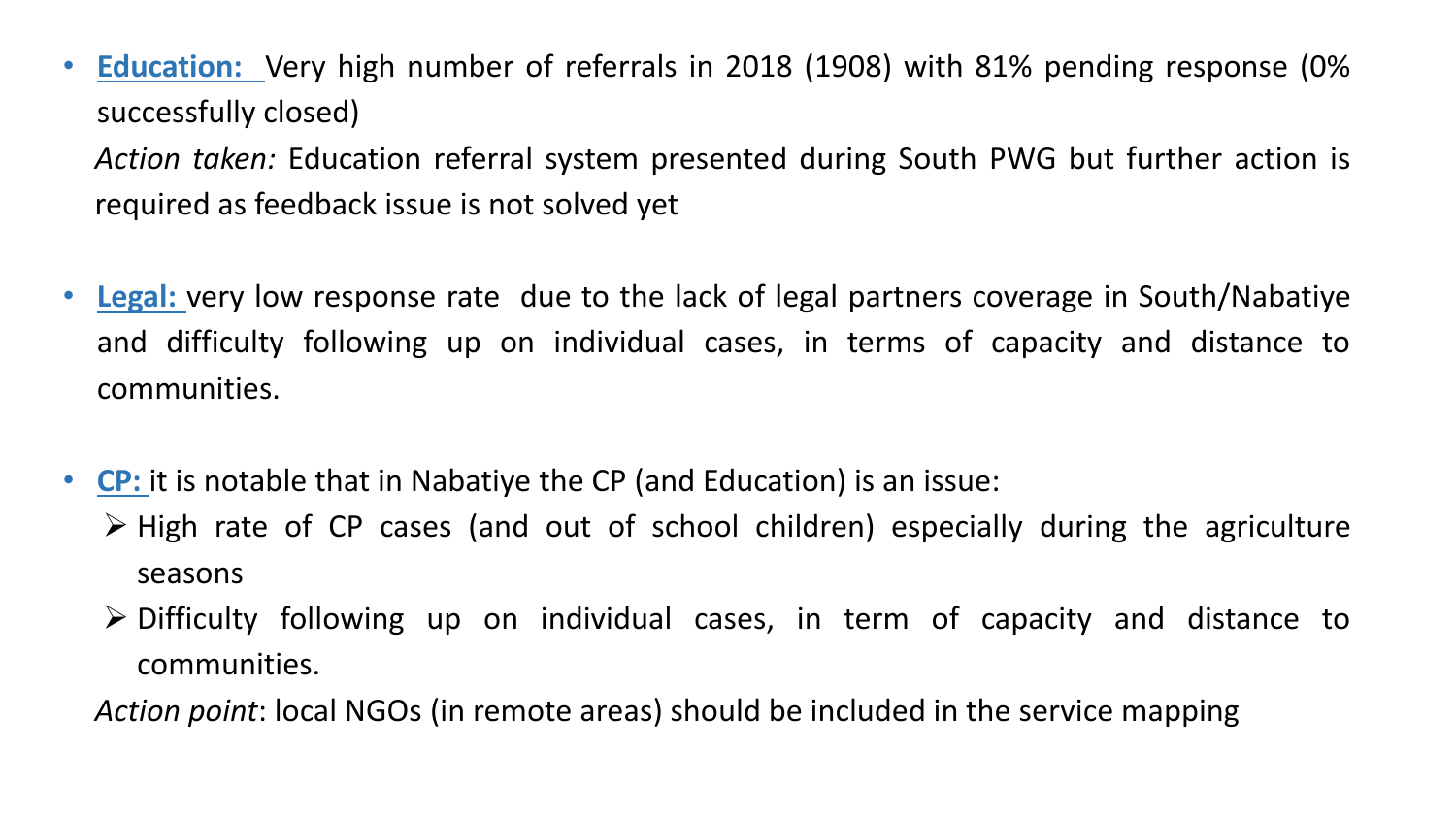# North/Akkar

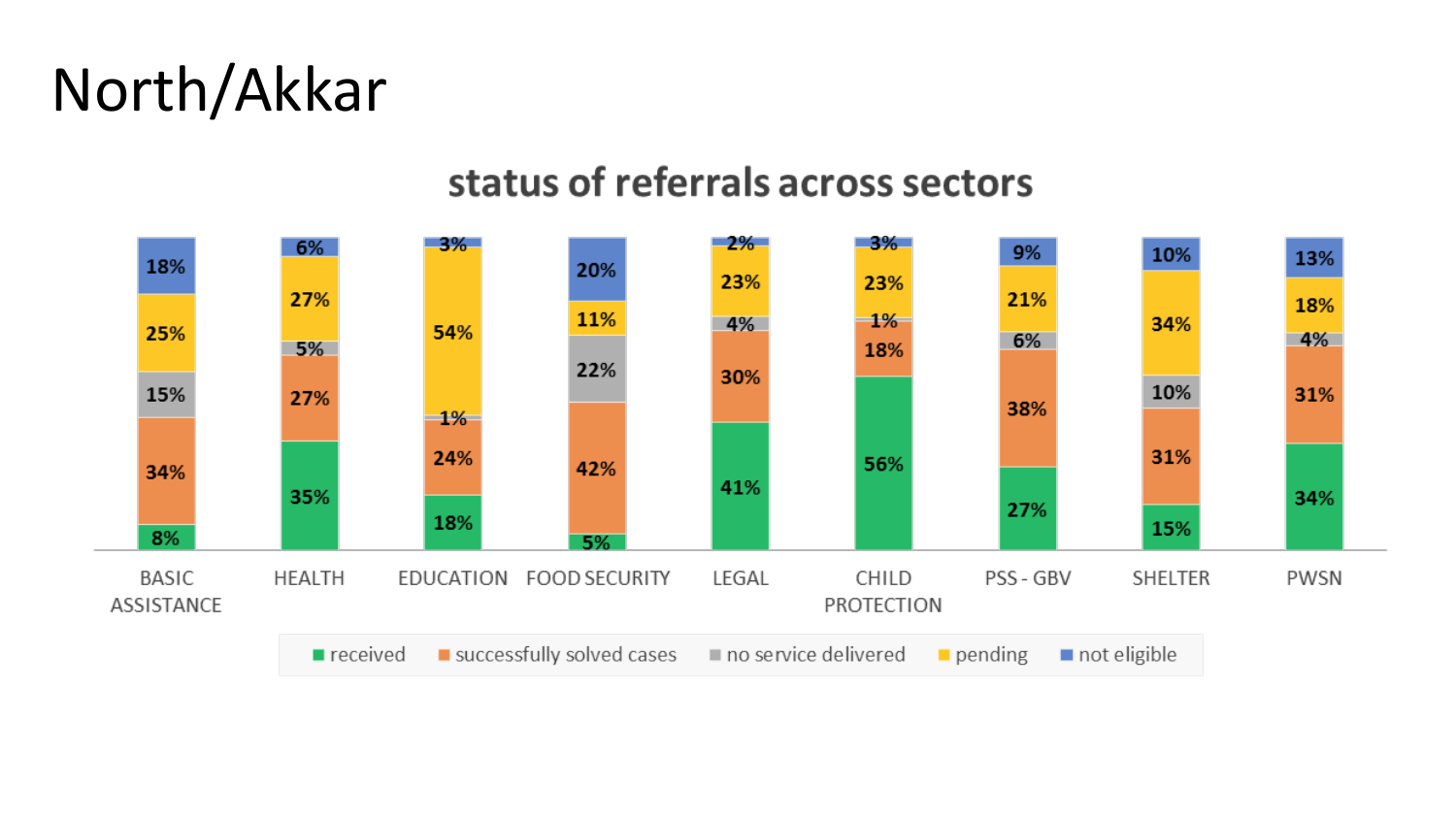**BA:** High number of referrals (noticed in Q3 of 2018) during to GRM process (Aug - Oct) – follow up is also required with BA coordinator regarding eligibility criteria for referrals to BA sector

**Shelter:** highest # of referrals in 2018, but least closed cases could mean simply that there are not enough shelter options in the North and limited funding (31% of success and 34% pending feedback)

**Legal:** with the high number of legal referrals is North/Akkar, Legal has good response rate 30% accepted/successfully closed cases and 41% received due to the good coverage of legal support in the region in addition to a good feedback rate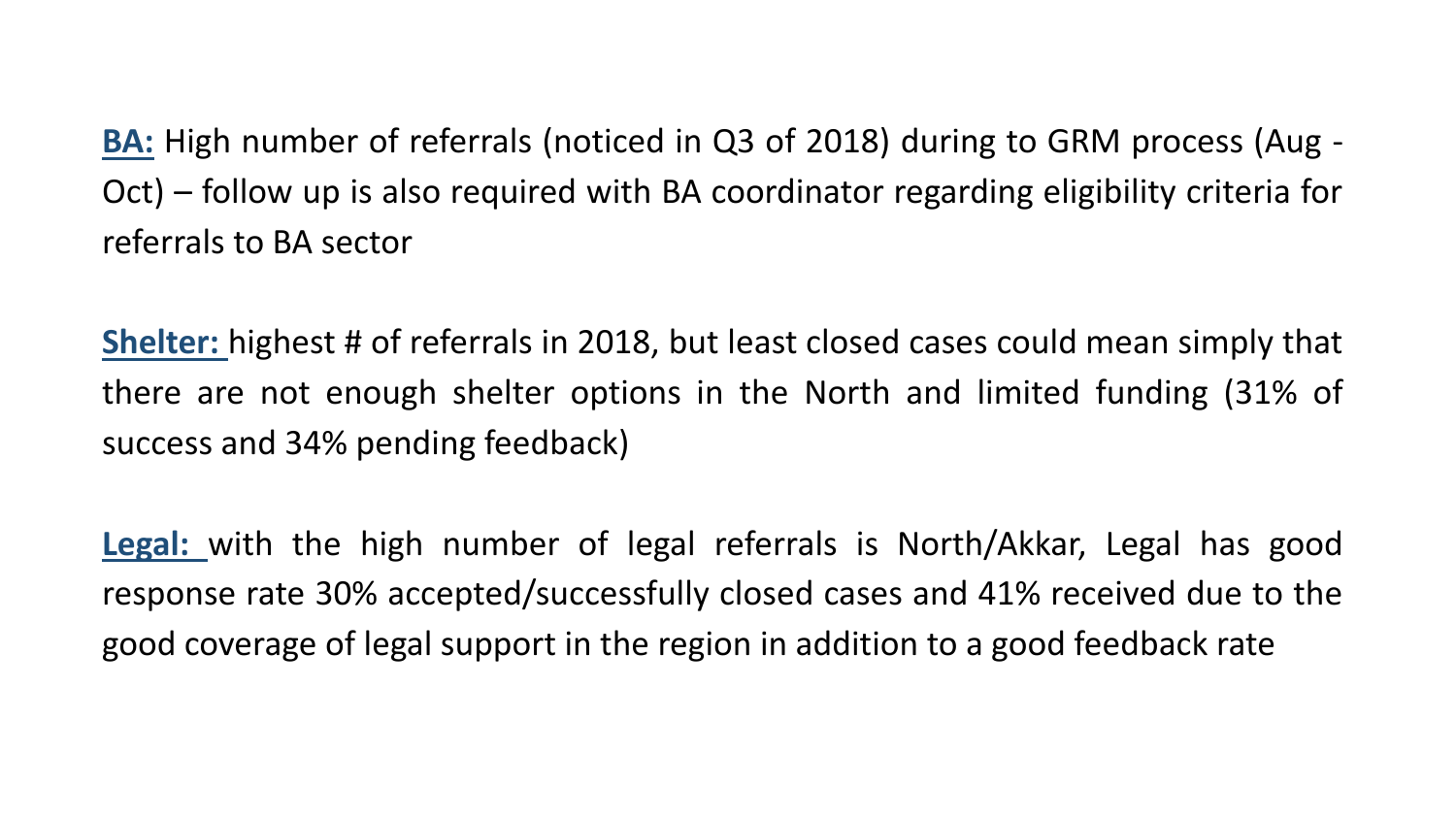**BML**

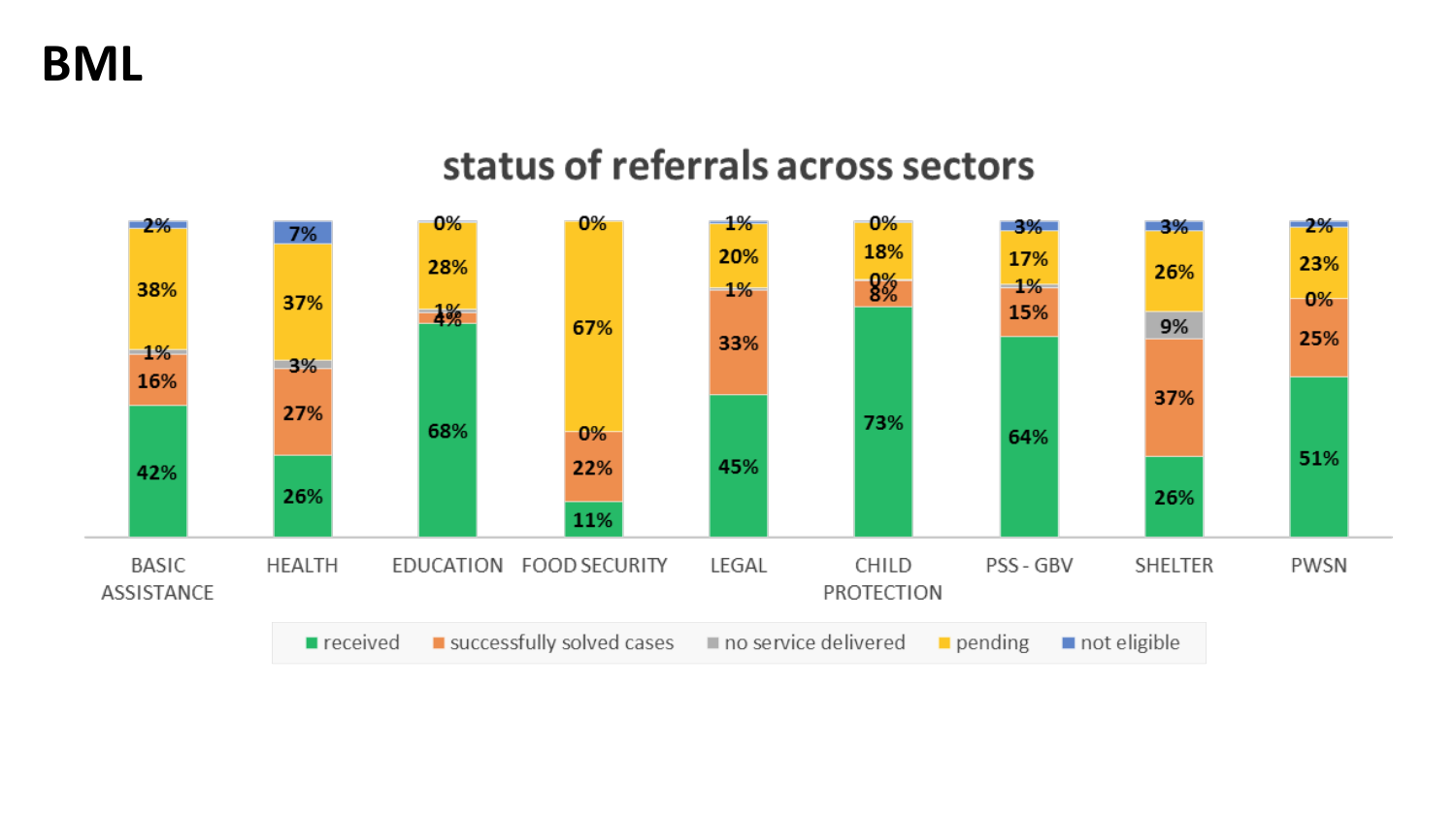- **Legal:** although the good response rate, pending legal cases where noticed because there was a misunderstanding of the feedback definition
- **Shelter:** low # of referrals by Protection partners Protection and Shelter Sectors have different perceptions about the reasons

*Action required*: further discussion between Protection and Shelter **Coordinators** 

• **BA:** high number of referrals compared to other sectors due to misunderstanding eligibility (i.e. Partner reporting referrals of women to income generation project as BA referrals)

*Action taken:* Partners will be able to report under Livelihood sector in the new system